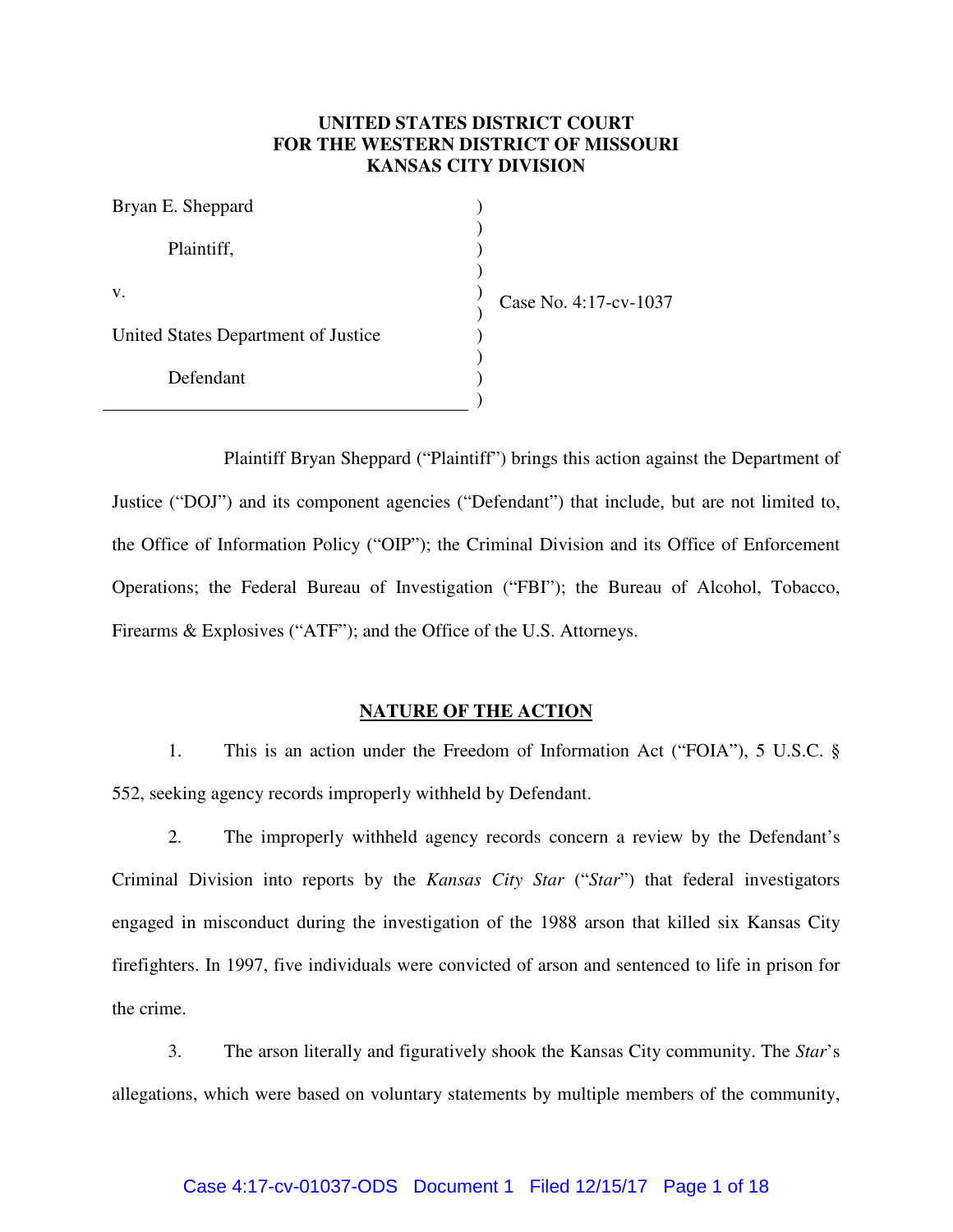raised significant public interest in the government's handling of this case with respect to whether legal and proper steps were taken to prosecute all of the individuals who were actually responsible for that arson.

4. In July 2008, the U.S. Attorney for the Western District of Missouri, John Wood, announced to the public that Defendant's Criminal Division would review the *Star*'s allegations. After three years, the Criminal Division team finalized its review, memorialized in a July 8, 2011, memorandum ("Memorandum").

5. In April 2016, Plaintiff filed a FOIA request to obtain a copy of the Memorandum and related documents. Defendant provided only a highly redacted copy and a few pages of redacted email correspondence, citing various FOIA exemptions without explanation. The records produced offer little more than the fact that the *Star*'s allegations had been reviewed and the conclusory statement that no credible support for the allegations had been found.

6. This case is not about whether the *Star*'s allegations are indeed true or whether the five individuals convicted of the 1988 arson are actually innocent. Instead, it is about whether a federal government agency reviewing the actions of its own investigators and prosecutors, should be allowed to conclude unilaterally, without any public review or accountability, that the agency and its personnel have done nothing wrong.

7. If the Defendant is confident that its investigators and prosecutors have done nothing wrong, as it concluded in its Memorandum, then disclosing the full records related to the review would further the public interest in knowing the truth about the 1988 arson. Moreover, it would further the public interest that prompted the review in the first place, namely, Attorney Wood's assurance that "justice is served in every case." It is therefore precisely the type of injustice FOIA is intended to address.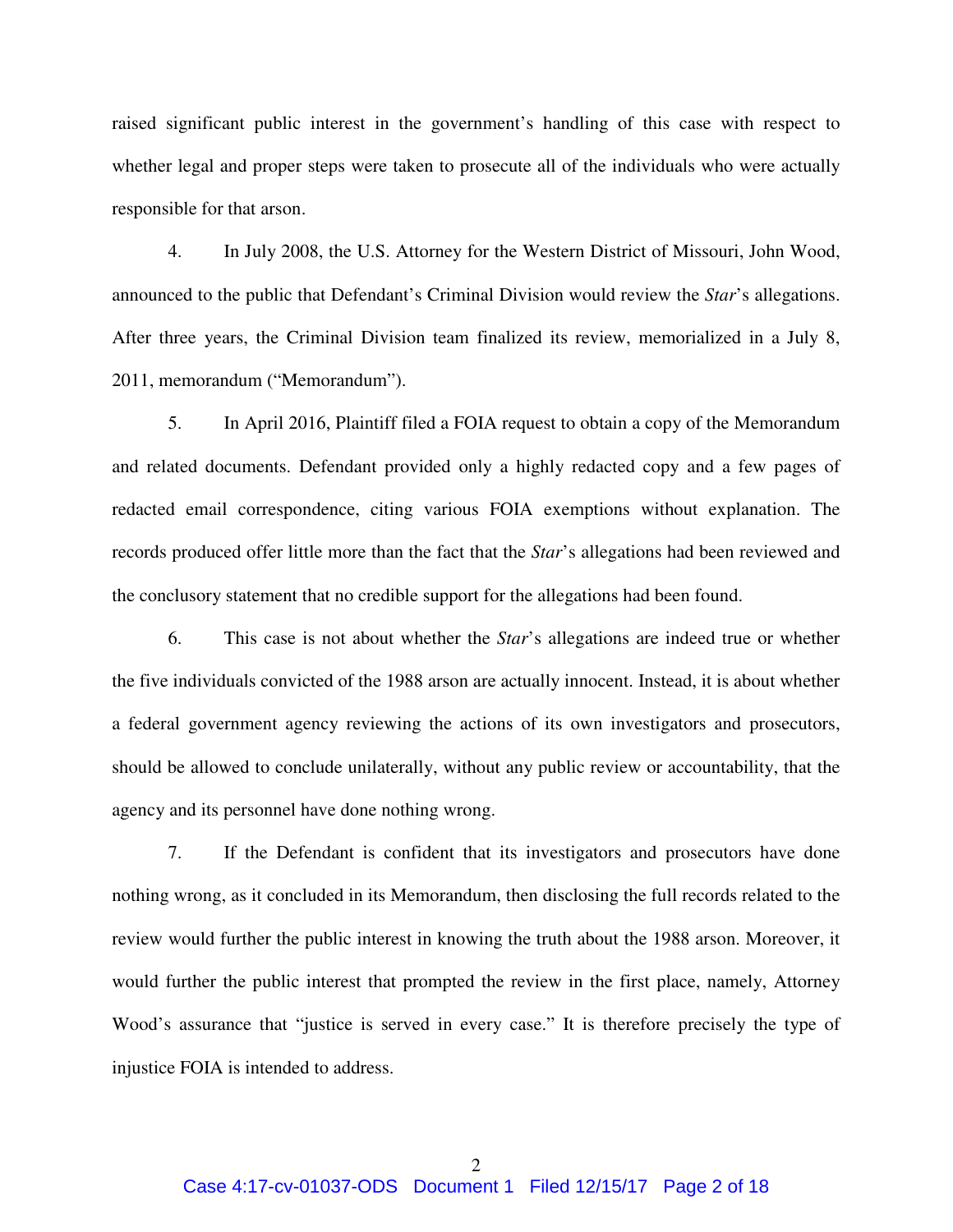#### **THE PARTIES**

8. Plaintiff Bryan E. Sheppard resides at 4522 N. Mulberry Ct., Kansas City, Missouri 64116.

9. Defendant is a Department of the Executive Branch of the United States Government. It is an agency within the meaning of 5 U.S.C. § 552(f). Its principal office is located at 950 Pennsylvania Avenue, NW Washington, District of Columbia, 20530-0001.

#### **JURISDICTION AND VENUE**

10. This Court has both subject matter jurisdiction over this action and personal jurisdiction over the parties pursuant to 5 U.S.C.  $\S$  552(a)(4)(B). This Court also has jurisdiction over this action pursuant to 28 U.S.C. § 1331.

11. Venue lies in this district under 5 U.S.C. § 552(a)(4)(B).

### **FACTUAL ALLEGATIONS**

# **I. The 1988 arson and investigation**

12. In the early hours of November 29, 1988, two fires occurred at a site in southeast Kansas City where 71 Highway was being extended. The first fire was on the east side of the highway in a truck owned by one of the construction site security guards, Deborah Riggs. She and her brother, Robert Riggs, who owned the security company, contacted the Kansas City Fire Department to report the fire.

13. The firefighters who arrived on the scene quickly extinguished the first fire in the guard's truck, but a second fire had started on the west side of the highway. This fire was in a trailer containing 25,000 pounds of ammonium nitrate and fuel oil, which were used by the construction company to blast through the bedrock and clear the area for the highway.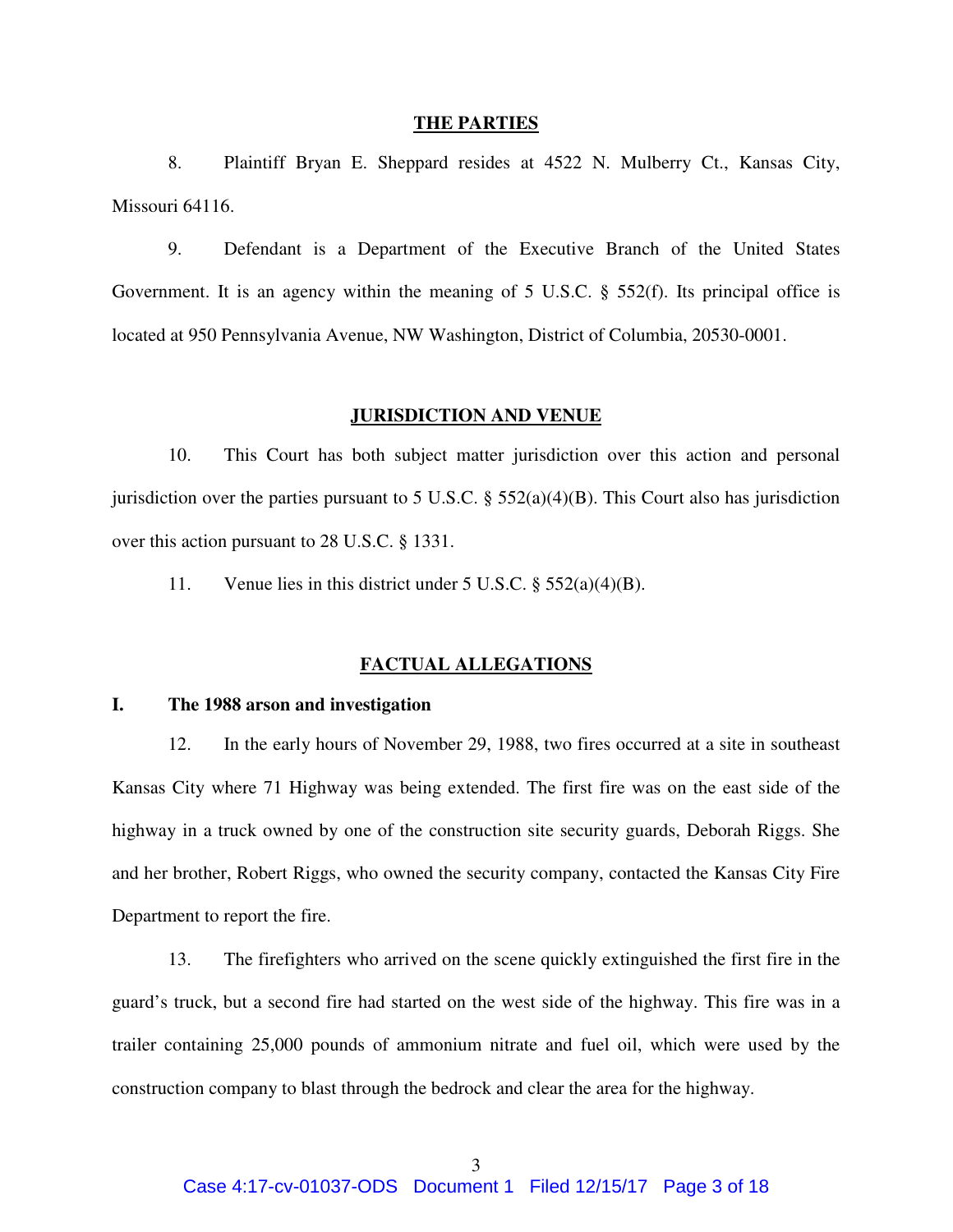14. When the firefighters attempted to extinguish it, the trailer exploded, instantly killing six firefighters – Captain Gerald Halloran, Captain James H. Kilventon, Robert D. McKarnin, Michael R. Oldham, Thomas M. Fry, and Luther E. Hurd.

15. This first explosion caused a second trailer containing ammonium nitrate and fuel oil to explode. These explosions were heard up to 50 miles away and caused craters 100 feet in diameter and 8 feet deep. More than 1,300 businesses and individuals within a 10-mile radius would claim property damage from these explosions.

16. At various times in the criminal case that ensued, it would be stated that the entire Kansas City community was a victim of the arson because of its wide impact.

17. A memorial for the six firefighters was held at Arrowhead Stadium and attended by 15,000 people. To date, the explosion is one of the worst tragedies in Kansas City history and led to the construction of the iconic Firefighters Fountain in midtown.

18. The Kansas City Police Department, the ATF, the FBI, and the Department of Labor began an investigation into the cause of the fires, which was immediately suspected as arson. Several theories were explored. Initially, investigators pursued theories that the security guards or organized labor were responsible. The investigation, however, would languish unsolved for several years.

19. The investigation was revived in 1994, and in 1995, investigators landed on five individuals from a neighborhood near the construction site – Richard Brown, Darlene Edwards, Frank Sheppard, Skip Sheppard, and Bryan Sheppard.

20. The government's theory was that these individuals had gone to the construction site to steal tools and equipment in order to buy drugs, and then set the fire either as a diversion or out of malice. However, as Judge Stevens observed in denying the defendants' motion for a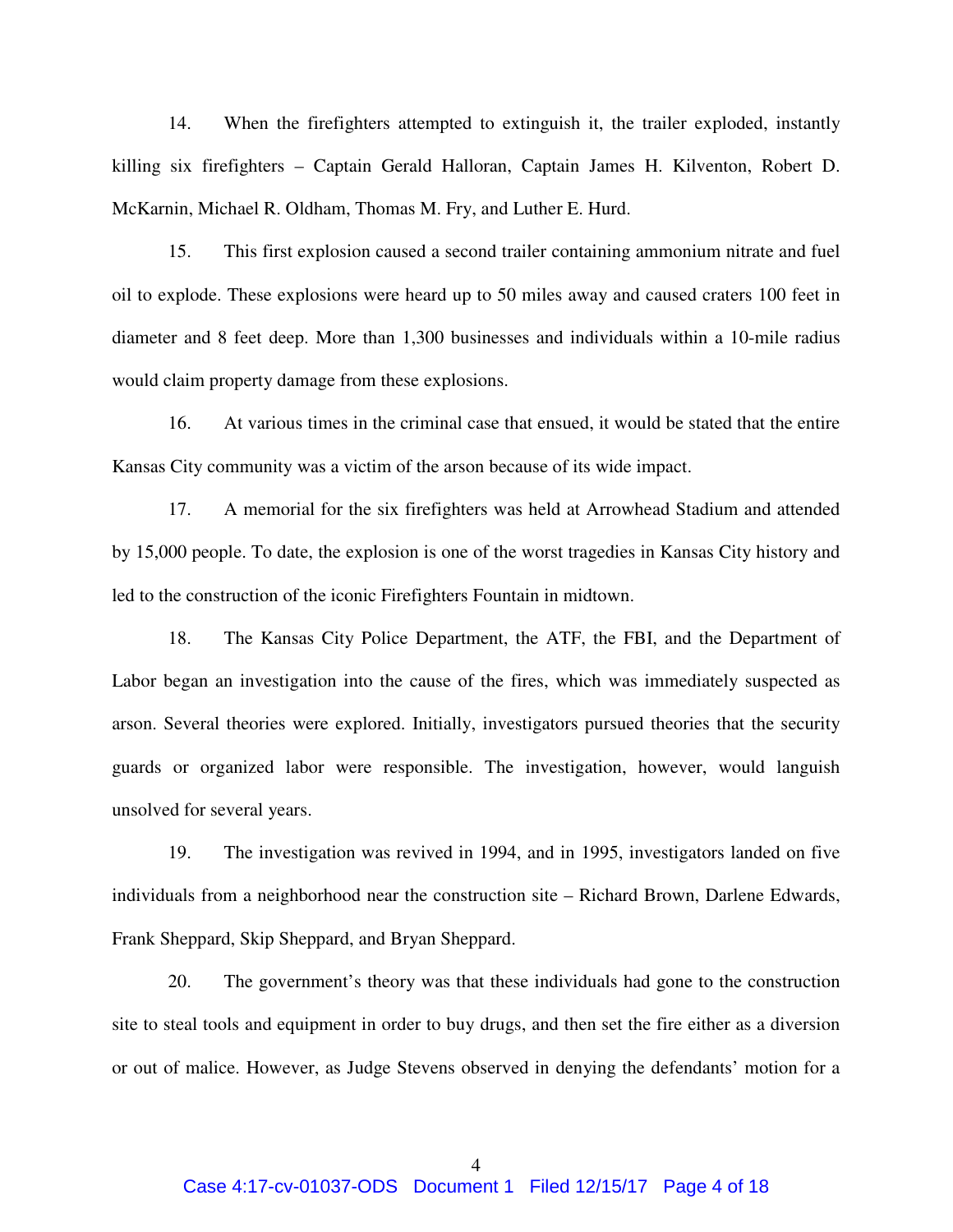new trial, no physical evidence linked any specific defendant to the scene and there were no eyewitnesses to the offense. Rather, the government's case depended on Darlene Edwards' confession and piecing together more than 50 informant witnesses.

21. All five individuals were convicted of the arson and sentenced to life in prison.

### **II.** *Kansas City Star* **reporting and Defendant's "review"**

22. While the conviction of the purportedly responsible parties should have provided closure to the Kansas City community, questions about the case have persisted. Members of the public familiar with the facts in the case have frequently spoken to the press about their concerns regarding this case and how it was investigated. Public figures – notably U.S. Representative Emmanuel Cleaver and U.S. District Judge Scott O. Wright – have expressed both concern about the handling of this case and support for reopening the investigation.

23. On Sunday, June 29, 2008, the *Star* reported that numerous witnesses who testified at trial now claimed the federal investigators pressured them to lie. Others claimed their statements to the federal investigators were ignored because they did not align with those of other witnesses who were either coerced or incentivized with money or reduced jail time.

- a. **Joe Denyer** claimed he testified at trial that he heard defendant Darlene Edwards admit she was near the construction site only because federal investigators offered to help him with legal problems while in jail;
- b. **Beckie Edwards** claimed she testified at trial that she heard the defendants planning the theft only because federal investigators threatened her with drug charges;
- c. **Carie Neighbors** claimed she testified at trial that she overheard defendants Bryan Sheppard and Richard Brown admit to the crime at a party, but only because federal investigators threatened to prosecute her for contempt and take away her child;
- d. **Shannon Reimers** claimed she testified at trial that she saw defendants Frank Sheppard and Darlene Edwards at home, fully dressed in the middle of the night of the explosion, because federal investigators intimidated her;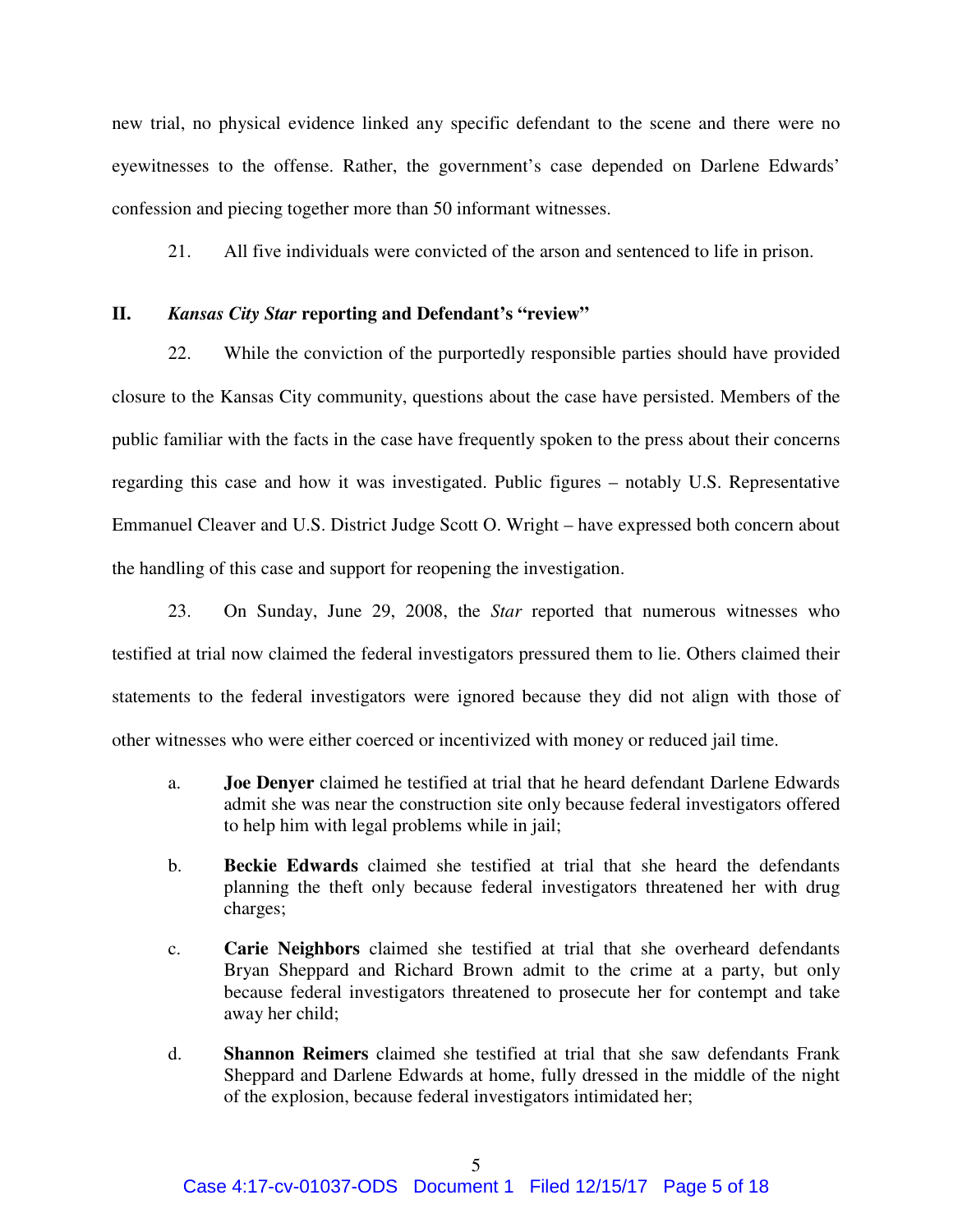- e. **Jerry Rooks** claimed he testified at trial that Richard Brown admitted his involvement to him, but only because federal investigators threatened him with more prison time for violating his probation;
- f. **Alan Bethard** claimed federal prosecutors moved his state auto theft charge to federal court because he refused to corroborate Ronnie Edwards' story;
- g. **Jack Clark** claimed he lied to the grand jury about Frank Sheppard asking him to steal from the construction site because federal investigators pressured him;
- h. **Dixie Cloughley** claimed federal investigators pressured her to incriminate defendants;
- i. **Dave Dawson** claimed he lied to investigators in exchange for help with his own criminal charge, but when he recanted they charged him with several robberies he claimed he did not commit;
- j. **Mike DeMaggio** claimed federal investigators threatened him with additional jail time if he refused to implicate the defendants;
- k. **Johnny Driver** claimed that federal investigators threatened to charge him with the arson if he refused to implicate Bryan Sheppard;
- l. **Ronnie Edwards** claimed federal investigators pressured him to say he saw defendants near the construction site and heard two of the defendants admit to the arson;
- m. **Buster Hower** claimed when he refused to help federal investigators, they made repeated appearances at his business to intimidate him;
- n. **Ella Hutton** refused a request by federal investigators to change her story about Richard Brown being in another place at time of arson that conflicted with other witnesses;
- o. **Chuck Jennings** claimed federal investigators threatened to charge him with past crimes if he testified in defense of Bryan Sheppard;
- p. **Deborah Foster** claimed federal investigators pressured her to change her story that Bryan Sheppard was in bed with her night of arson;
- q. **Valerie Rocha** claimed federal investigators offered her \$400 for drug rehab to say she overheard Bryan Sheppard and Richard Brown discussing the arson, but she recanted before testifying to grand jury;
- r. **Patti Smith** testified that she heard Skip Sheppard admit to the arson but investigators ignored her statement that Bryan Sheppard was innocent;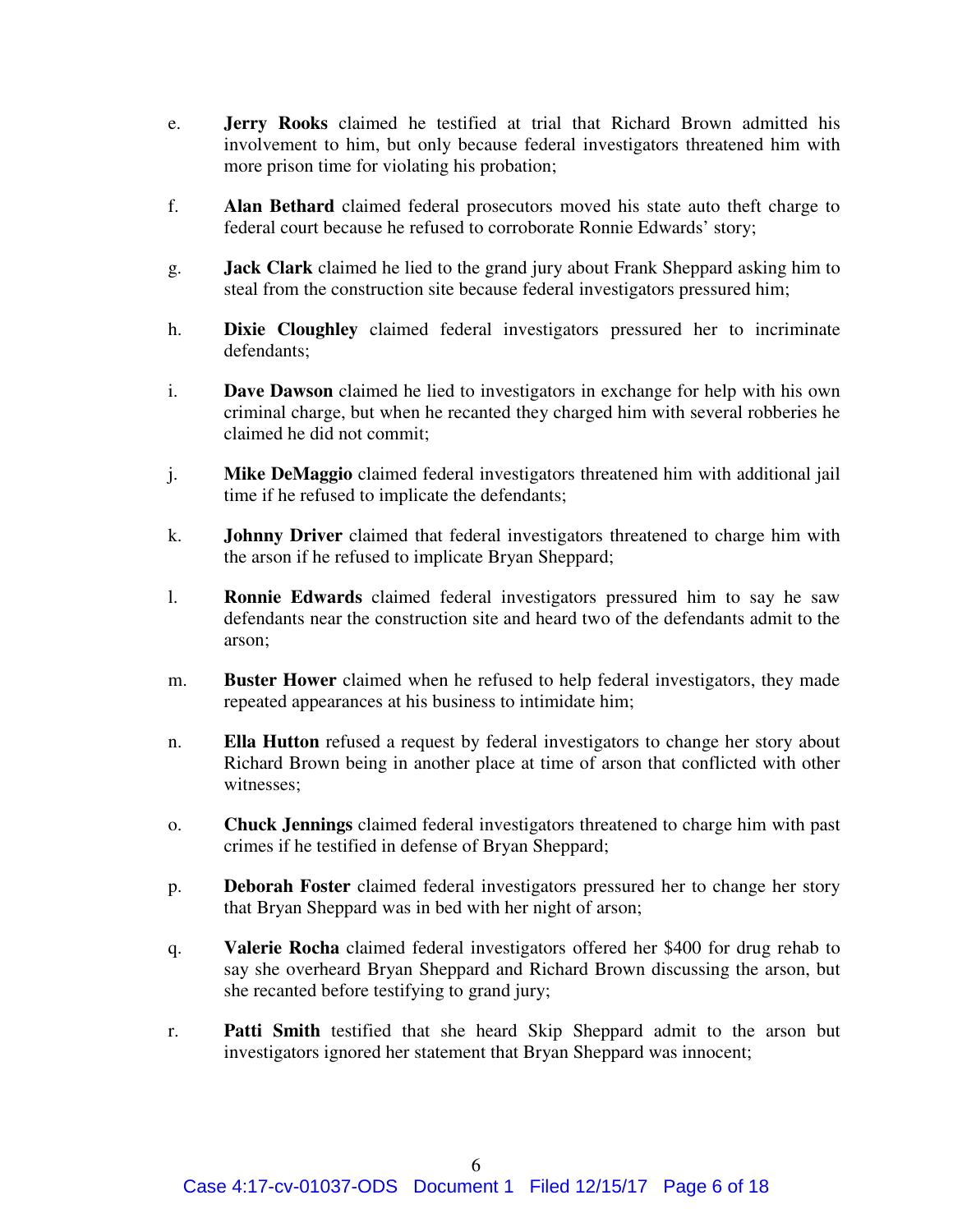- s. **Larry Summers** claimed federal investigators pressured him to change his story that Bryan Sheppard visited the construction site for the first time after explosion.
- 24. The following Tuesday, July 1, 2008, U.S. Attorney John Wood announced that

because of the *Sta*r's claims, he was asking the DOJ to appoint a team to investigate:

"Sunday's Kansas City Star article indicates that some individuals have called into question their own prior statements regarding an arson case that my office tried in the 1990s. This case was handled by experienced and highly professional agents and prosecutors. We have every confidence in their work, which was reviewed on appeal and in subsequent collateral litigation. But our paramount goal is to ensure that justice is served in every case. We should ensure that all evidence is carefully considered. In order to ensure that these new assertions are reviewed and considered in a thorough and unbiased manner, on Monday morning I requested that the Department of Justice designate an attorney outside the U.S. Attorney's Office to review the assertions. We will fully cooperate with this review in order to assure that justice is served."

25. In its Memorandum three years later, the Criminal Division's review team

concluded that:

"The Criminal Division's review of the prosecution focused on whether the allegations raised in the *Star* are supported by evidence. The review was not, and was not intended to be, a reinvestigation of the arsons. Rather, the review was intended to address the *Star*'s assertions that the defendants may have legitimate claims of actual innocence. Based on the information obtained during its review, the review team did not find any credible support for the *Star*'s allegations." (Memorandum at 2.)

26. The review team did not interview all of the individuals who had spoken to the

*Star*, either because the individuals could not be located or because they declined to meet with federal investigators. However, the Defendant has not released the names of individuals interviewed or the subjects of those interviews.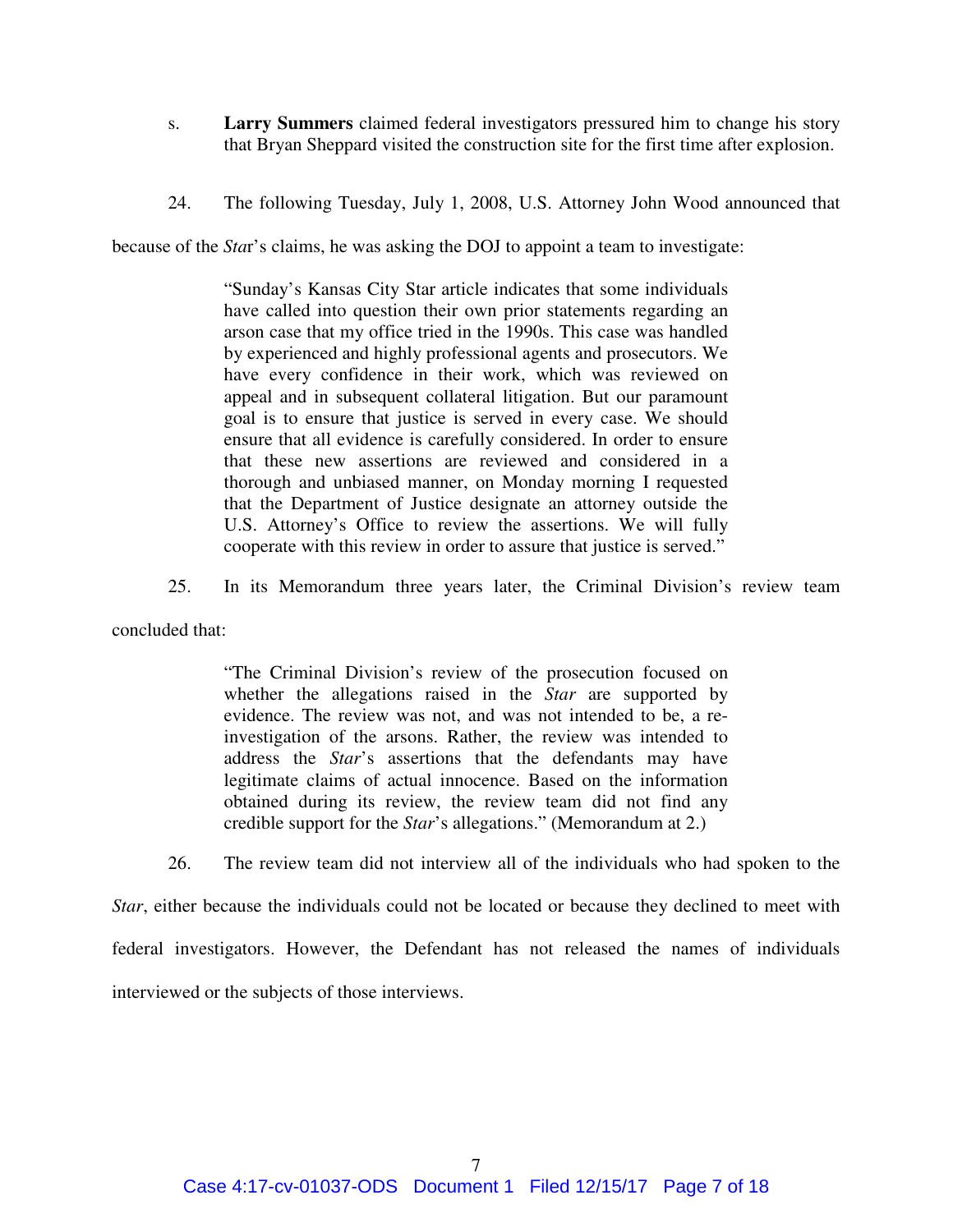27. On page 7 of the Memorandum, the review team stated:

The *Star* identified five trial witnesses who allegedly falsely implicated the defendants: Joe Denyer, Becky Edwards, Carie Neighbors, Shannon Reimers, and Jerry Rooks. Two of these individuals were located and agreed to be interviewed.<sup>4</sup> Notwithstanding the reporting in the Star, both of these witnesses confirmed that they had testified truthfully.

28. And on page 9 of the Memorandum, the review team stated:

The Star reported that the government, and in particular Special Agent True, attempted to coerce numerous individuals who did not testify at trial, allegedly for the purpose of persuading them falsely to implicate the defendants or to dissuade them from exculpating the defendants. In addition to defendant Darlene Edwards and - Joe Denyer, Becky Edwards, Carie Neighbors, Shannon Reimers, and Jerry Rooks -- and a the *Star* identified the following 12 other sixth, Ella Hutton, individuals – none of whom testified at trial – as allegedly having been pressured in this manner: Allen Bethard, Jack Clark, Dixie Cloughley, Dave Dawson, Michael DeMaggio, Johnny Driver, Ronnie Edwards, Buster Hower, Chuck Jennings, Valerie Rocha, and Larry Summers. The review team interviewed 8 of these 12 individuals, namely:  $\mathbb{R}^5$  The team also interviewed numerous current or former law enforcement officers who had worked at various times on the investigation - all of whom reported that neither Special Agent True nor AUSA Becker placed undue pressure on witnesses or otherwise strayed from the bounds of professional conduct during the investigation and prosecution.

29. The report stated that the two trial witnesses reaffirmed their testimony and there was no evidence of inappropriate investigative techniques. There were no credible instances of undue pressure and the witnesses possessed no relevant information that was unavailable to the defense team prior to trial.

30. Most remarkable of all, despite the repudiation of the *Star*'s claims, the review team found evidence "not previously known to the prosecution" suggesting that two other individuals may have been involved in the arsons. However, the Defendant's review team unilaterally determined – i.e., not a court, jury, prosecutor or defense counsel – that this "newlydeveloped information would not have called into question the defendants' guilt of the crimes charged." (Memorandum at 19.)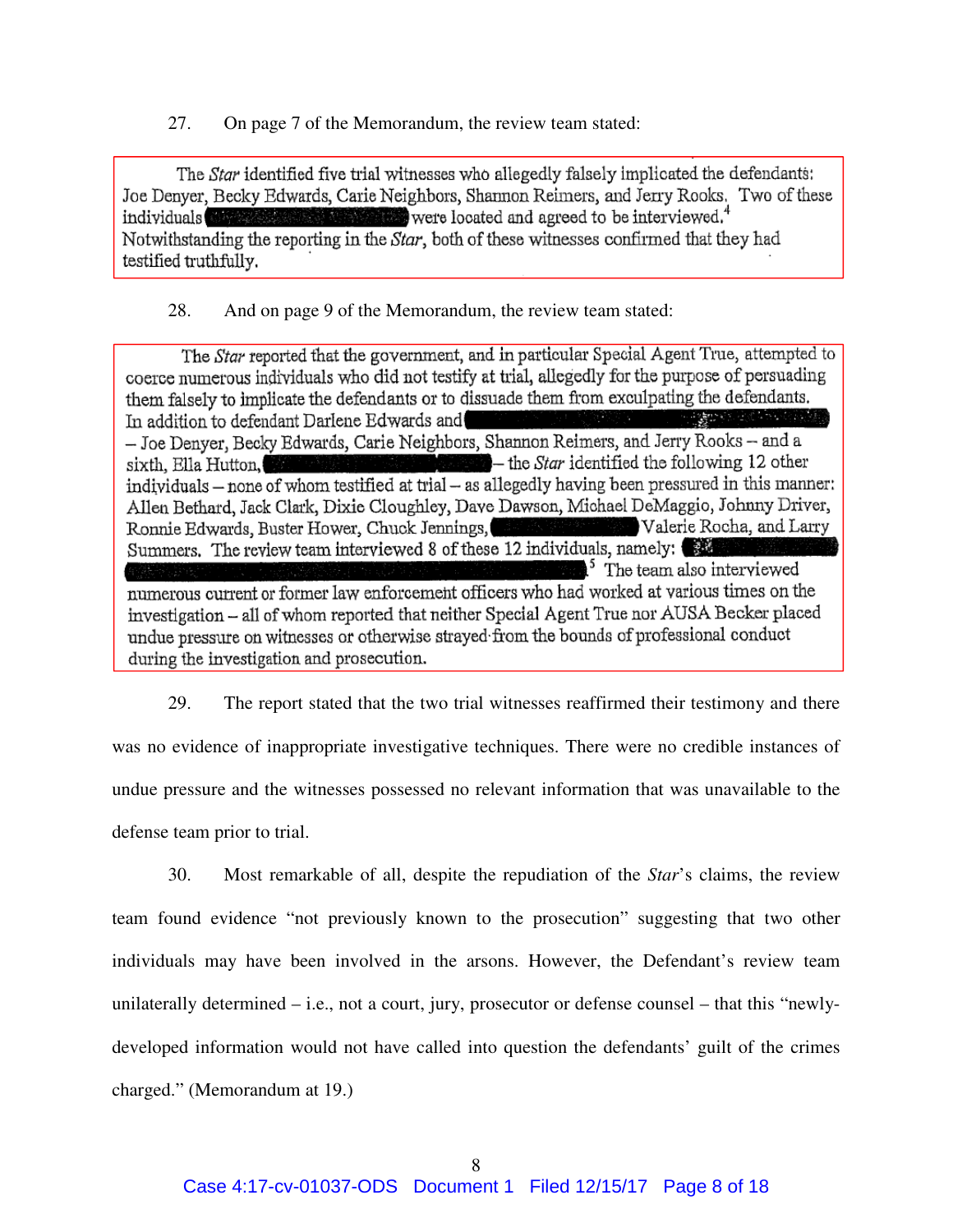31. Six years later, those two additional individuals who may share responsibility for one of the worst tragedies in the Kansas City community have never been revealed or prosecuted.

32. In that time, interest in the case has continued in the Kansas City community. For example, in 2016, the Living Room Theater Company in Kansas City put on a play about the arson that ran for a month to sold-out audiences. On several occasions members of the audience came forward afterward to discuss their knowledge of the case.

33. Attention to the case by the media and community was further heightened because, in March 2017, Plaintiff was released from prison. The Supreme Court's decisions in *Miller v. Alabama*, 567 U.S. 460 (2012) and *Montgomery v. Louisiana*, 577 U.S. \_\_ (2016) held that a juvenile may not be sentenced to life without parole. Because Plaintiff was a minor at the time of the arson in 1988, he was resentenced to twenty years. Crim No. 96-00085-04-CR-W-FJG.

# **III. Plaintiff's FOIA request and exhaustion of administrative remedies in response to Defendant's failure to respond adequately**

34. On April 7, 2016, Plaintiff contacted the DOJ's Freedom of Information Chief, Kenneth Courter, and requested an opportunity to copy and inspect public records including and related to the July 8, 2011 Criminal Division Memorandum prepared by P. Kevin Carwile, James Trusty, and John F. Cox III. He additionally requested "all notes, recordings, and transcripts pertaining to the Inspector General's investigation that produced that memorandum."

35. Defendant's Office of Enforcement Operations responded to Plaintiff's request on November 29, 2016. Defendant's agent Amanda Marchand Jones stated that 450 pages were located that are responsive to Plaintiff's request. Of these, only three pages were considered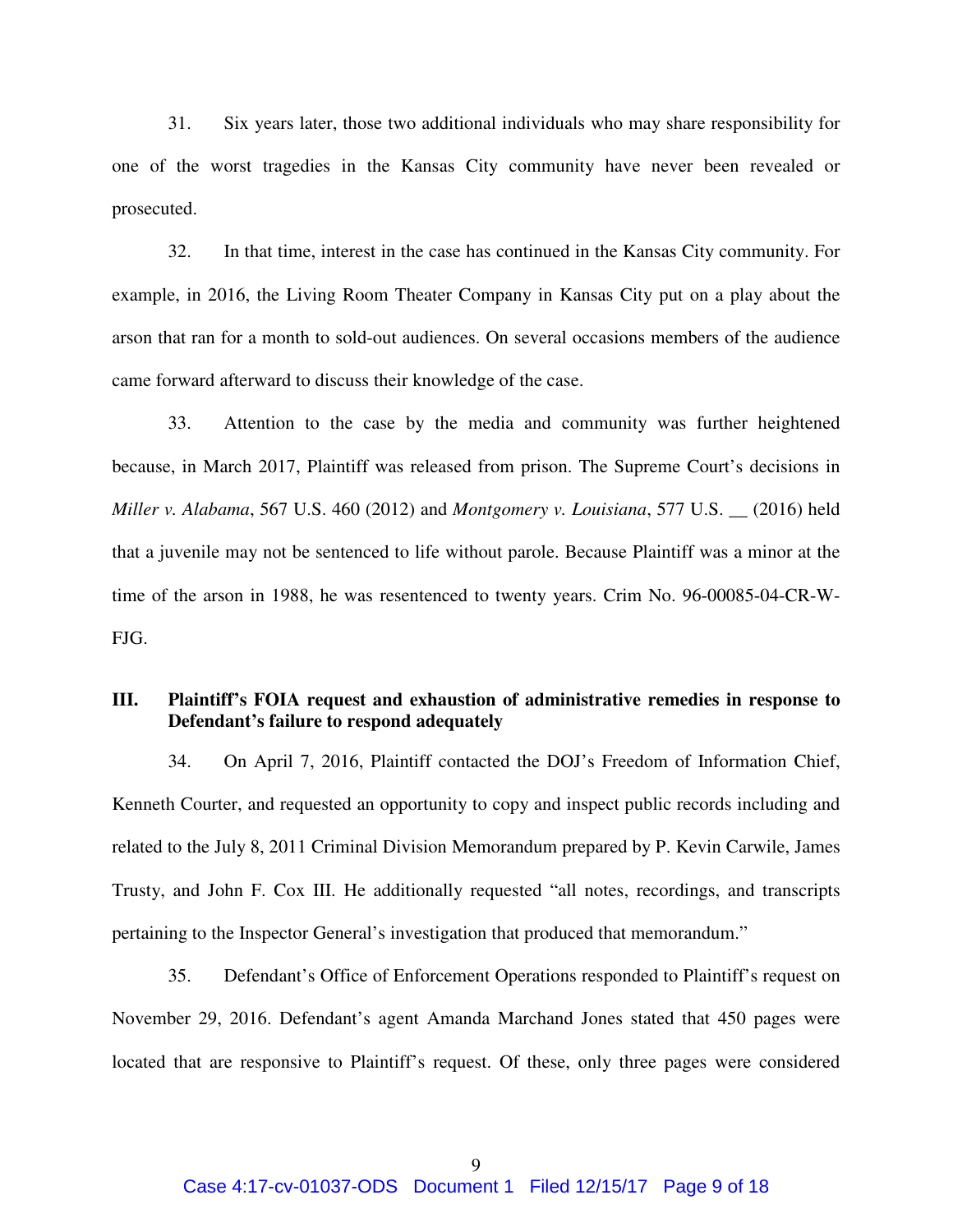appropriate for release in full, thirty-five pages were appropriate for partial release, and 412

pages were exempt. The exemptions cited were:

"5 U.S.C. § 552(b)(5), which concerns certain inter-agency or intra-agency communications protected by the deliberative process privilege, the attorney work-product privilege, and/or the attorneyclient privilege;

5 U.S.C. § 552(b)(6), which concerns material the release of which would constitute a clearly unwarranted invasion of the personal privacy of third parties;

5 U.S.C. § 552(b)(7)(C), which concerns records or information compiled for law enforcement purposes the release of which could reasonably be expected to constitute an unwarranted invasion of the person privacy of third parties; and

5 U.S.C. § 552(b)(7)(D), which concerns records or information compiled for law enforcement purposes the release of which could reasonably be expected to disclose the identities of confidential sources and information furnished by such sources."

36. The pages released include 20 pages of email correspondence – provided as

PDFs, not native files – among the review team indicating the transference of attachments such

as memoranda of investigation ("MOI"), witness interview reports, and other documents.

37. None of these attachments was provided and in many cases even the names of the

attachments were redacted.

38. In most cases, either the sender or the recipient of the email is redacted. The only

name left unredacted is that of John Cox, with the one exception of Kevin Carwile.

- 39. The 20 pages of emails are as follows:
- a. August 5, 2009, which states in the body of the email "All of the civilian witness interview reports" and attaches 11 MOIs;
- b. December 15, 2009, which states "Two More. These are short ones." and attaches two MOIs;
- c. April 14, 2009, which states "Is this the summary you're looking for?" and forwards an email from September 12, 2008 that attaches a "witness list";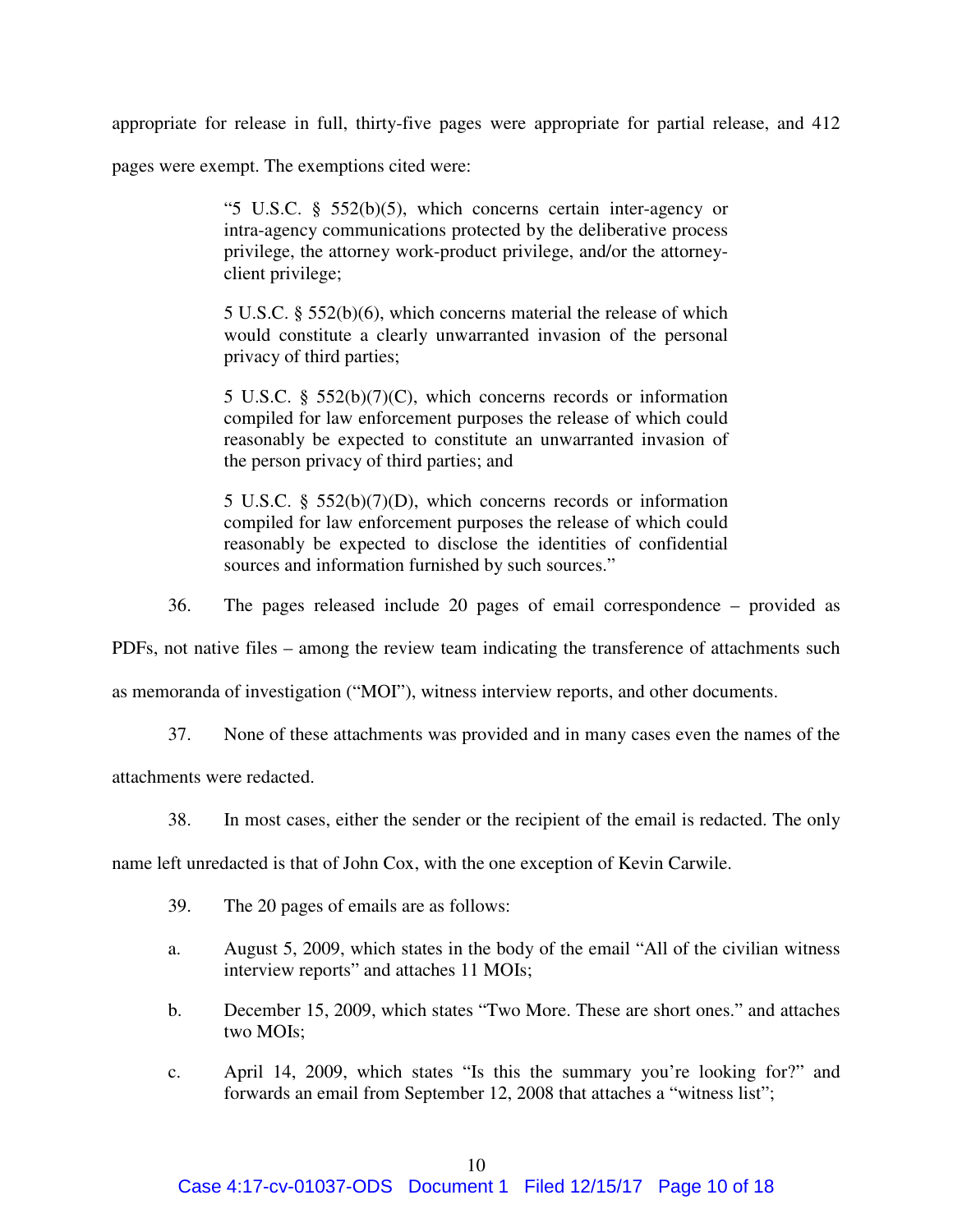- d. March 8, 2011, which states "[Redacted] report attached. Please review and we'll discuss when we talk this afternoon [redacted]. Thanks." and attaches one MOI;
- e. March 21, 2011, the entire body text of which is redacted and one MOI is attached;
- f. March 21, 2011, a second email in which the entire body text is redacted;
- g. April 20, 2011, which states "[Redacted] pulled these from the [redacted] file." and contains unknown attachments;
- h. January 4, 2010, which states "[Redacted] John" and attaches one document titled "KC.Findings.doc";
- i. October 22, 2010, which forwards an email dated February 4, 2010 and states "[Redacted] John" and attaches one document titled "Kansas City Firefighter.Report.doc";
- j. February 18, 2010, which attaches one document titled "Kansas City Firefighter.Report.0217.doc";
- k. January 15, 2010, which attaches one document titled "KC.Final.doc";
- l. February 23, 2011, the entire body text of which is redacted and forwards an email dated April 14, 2009 that states "Attached are my interview reports. I'm looking for the other document you asked me about. Will work on scheduling interviews for the week of May  $4<sup>th</sup>$ ." and attaches 16 MOIs;
- m. September 13, 2010, which states "Does this sound okay? If so, I will submit to my supervisor for approval. Thanks." It attaches one MOI and forwards three other emails with the same date that say "Thanks for checking, call when you can."; "Yes."; "[Redacted]" and a large redacted area that simply says "Bryan – 3/5/71" and "Hope this helps.";
- n. July 30, 2009, which states "John, [Paragraph redacted] Have a good night, [Name redacted]" and attaches seven MOIs;
- o. December 7, 2009, which states "I'm working on the others. Hope you are doing well." and attaches one MOI;
- p. December 28, 2009, which includes a large redacted area in the body text and attaches one MOI;
- q. June 2, 2009, which states "Hi John, How are you? Hope all is well. Attached are the latest reports, with the exception of [redacted]. Just need to get some clarification on that one. [Redacted paragraphs] [Redacted name]." and attaches six MOIs;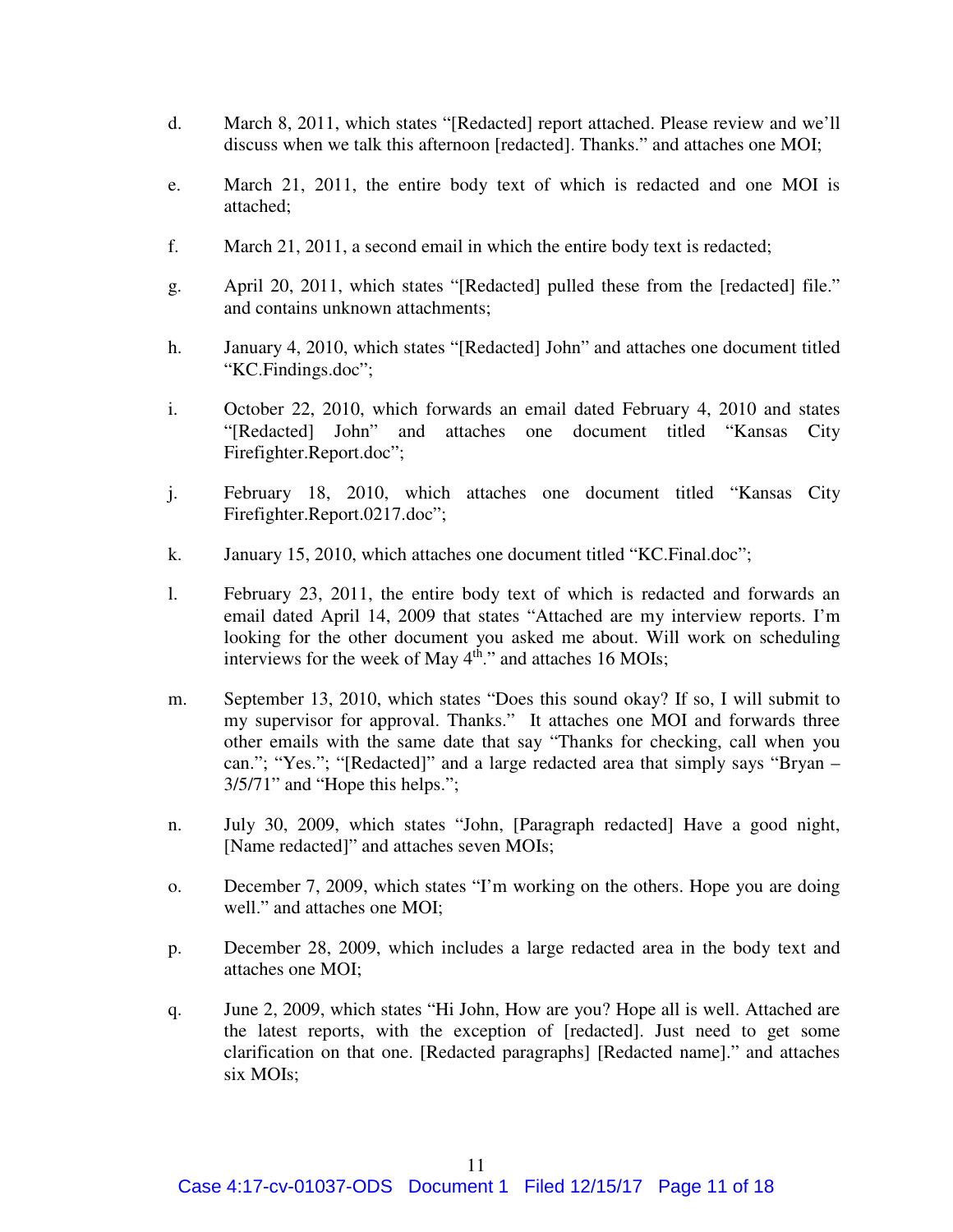- r. December 4, 2008, which states "Attached are the Kansas City Witness contacts. It was great working with you, best of luck! [Name redacted] Intern Gang Unit Criminal Division U.S. Department of Justice" and attaches one document titled "KANSAS CITY WITNESSES CONTACT.doc";
- s. December 4, 2008, which states "Here's what I have. John" and attaches one document titled "KANSAS CITY WITNESSES CONTACT.doc"; and
- t. April 14, 2009, which states "Attached are my interview reports. I'm looking for the other document you asked me about. Will work on scheduling interviews for the week of May  $4^{\text{th}}$ ." and attaches 16 MOIs.

40. The next 20 pages disclosed represent the July 8, 2011, Memorandum by the DOJ review team titled "Review of *Kansas City Star* Allegations Regarding the Prosecution of United States v. Sheppard, et al. (The Kansas City Firefighters Case)".

41. As noted above, the review team concluded that it found no evidence to support the *Star*'s allegations. The evidence that was reviewed and that led the team to this conclusion, however, is redacted. Not only are the names of the witnesses redacted, nearly all of the paragraphs summarizing the interviews with those witnesses are also redacted. Pages 14 and 15 of the Memorandum are redacted in their entirety.

42. Next to each redaction in the Memorandum is an annotation of the statutory exemption relied upon – e.g., " $(b)(6)$ ,  $(b)(7)(C)$ " or " $(b)(7)(D)$ ." No further explanation or justification is given.

43. On page 6 of the Memorandum, it states that the review team relied on the files of the U.S. Attorney who prosecuted the case, Paul Becker, which reportedly amounted to nearly 40 boxes; approximately 4,000 pages of transcript from the 1997 trial of the five defendants; and post-trial affidavits by individuals who either recanted their trial testimony or asserted they had additional information about the arson.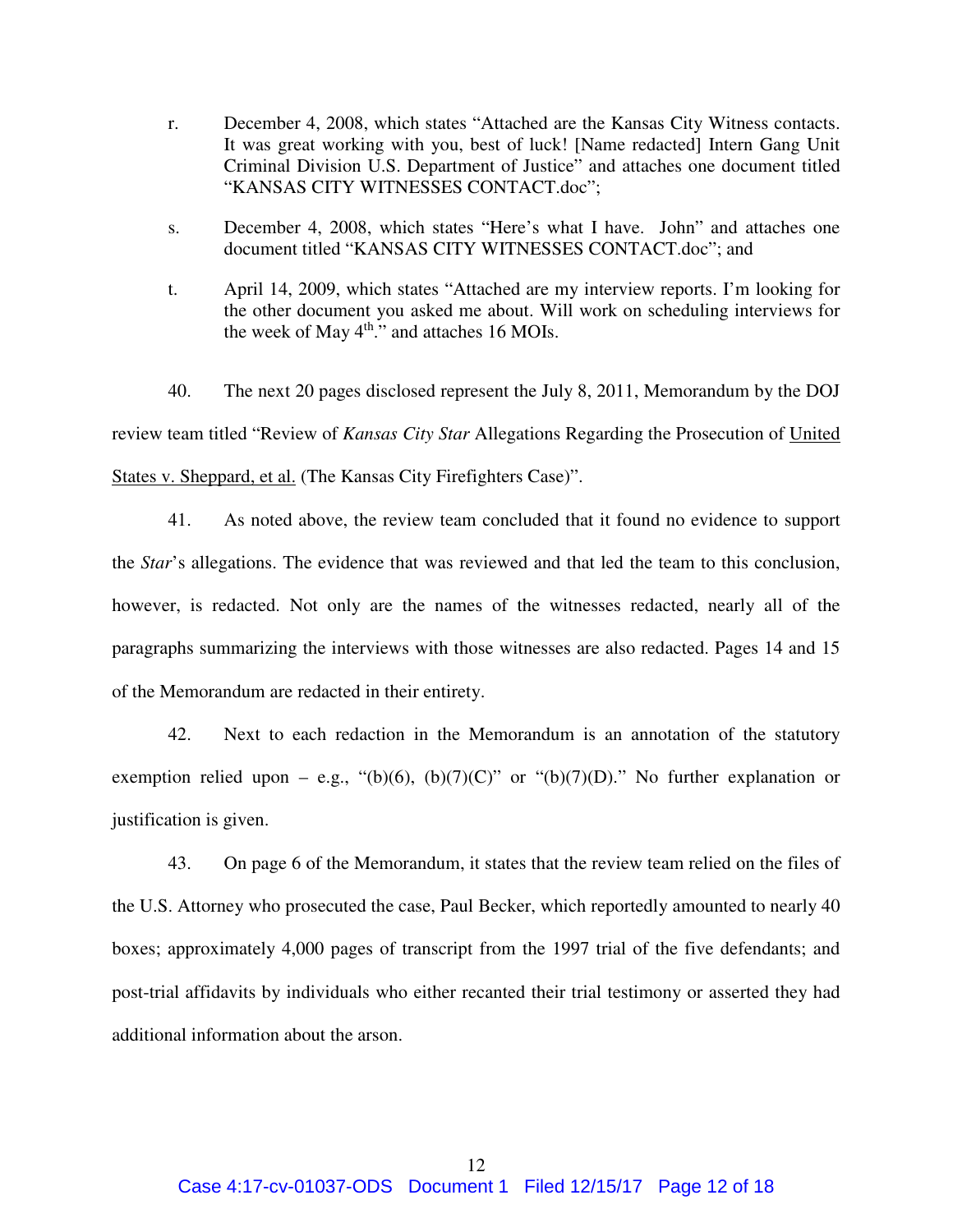44. Given that the review is in response to the reporting in the *Star*, presumably the team would also have had in its files, the relevant newspaper articles to guide the review.

45. In addition, Pat O'Connor, a former journalist in Kansas City, claims to have given a member of the review team, Pam McCabe, a 30-page summary of the case. He also claims to have provided her with affidavits from Becky Edwards, Alan Bethard, Joe Denyer, Larry Summers, Shannon Reimers, Buster Hower, and Carie Neighbors, and the letter Deborah (Foster) Howard had written about Plaintiff being home asleep at the time of the explosions. Mr. O'Connor further claims that he frequently exchanged emails with Ms. McCabe about the case and helped connect her to several of the witnesses interviewed by the review team. All of these documents and correspondence would presumably be in the review team's files.

46. Unsatisfied with the incompleteness of the records provided and their heavy redaction that offers no information about what the government was up to in its review, Plaintiff appealed the decision of Ms. Amarchand Jones on December 21, 2016.

47. On February 27, 2017, the Defendant's Office of Information Policy denied Plaintiff's appeal and stated his right to file a lawsuit in federal court in accordance with 5 USC § 552(a)(4)(B).

## **PLAINTIFF'S CLAIM FOR RELIEF**

#### **I. Claim One: Defendant has failed to do an adequate search.**

48. Plaintiff re-alleges and incorporates all preceding paragraphs.

49. Plaintiff's FOIA request reasonably described the records sought and was made in accordance with agency rules.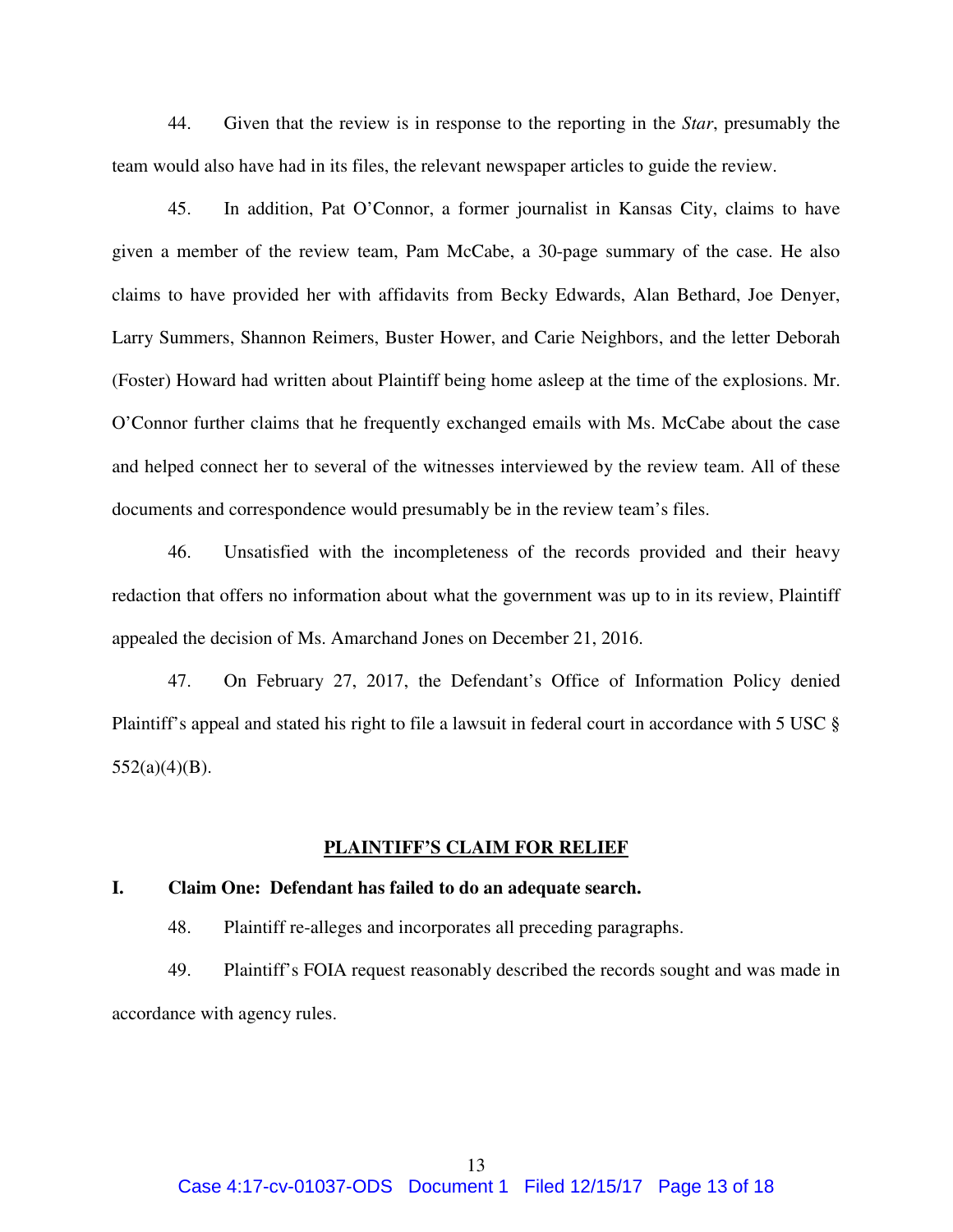50. Defendant had a duty to construe the request liberally in its search to locate responsive records. *See Nation Magazine v. U.S. Customs Serv.*, 71 F.3d 885, 890 (D.C. Cir. 1995).

51. There are documents that were clearly cited and relied on in the Defendant's review team's Memorandum that would constitute the type of records requested and that were not among documents provided.

52. Defendant's response that only 450 pages of responsive records were located is not supported by the fact that the trial transcript alone was 4,000 pages and U.S. Attorney Paul Becker's files reportedly filled nearly 40 boxes.

53. Therefore, Defendant has violated FOIA's mandate to make reasonable efforts to search for responsive records as required by 5 USC  $\S$  552(a)(3)(C).

### **II. Claim Two: Defendant has failed to produce all responsive records.**

54. Plaintiff re-alleges and incorporates all preceding paragraphs.

55. Plaintiff properly asked for records within Defendant's control that relate to the review team's Memorandum.

56. Defendant is obligated to produce any records responsive to Plaintiff's request unless Defendant can justify a claim of statutory exemption, which must be narrowly construed. *Milner v. Dept. of Navy*, 562 U.S. 562, 565 (2011).

57. Defendant has not produced all the records in its possession that are responsive to Plaintiff's request.

58. Therefore, Defendant has violated its statutory duty to make agency records available in response to Plaintiff's request. 5 U.S.C. § 552(a)(3)(A).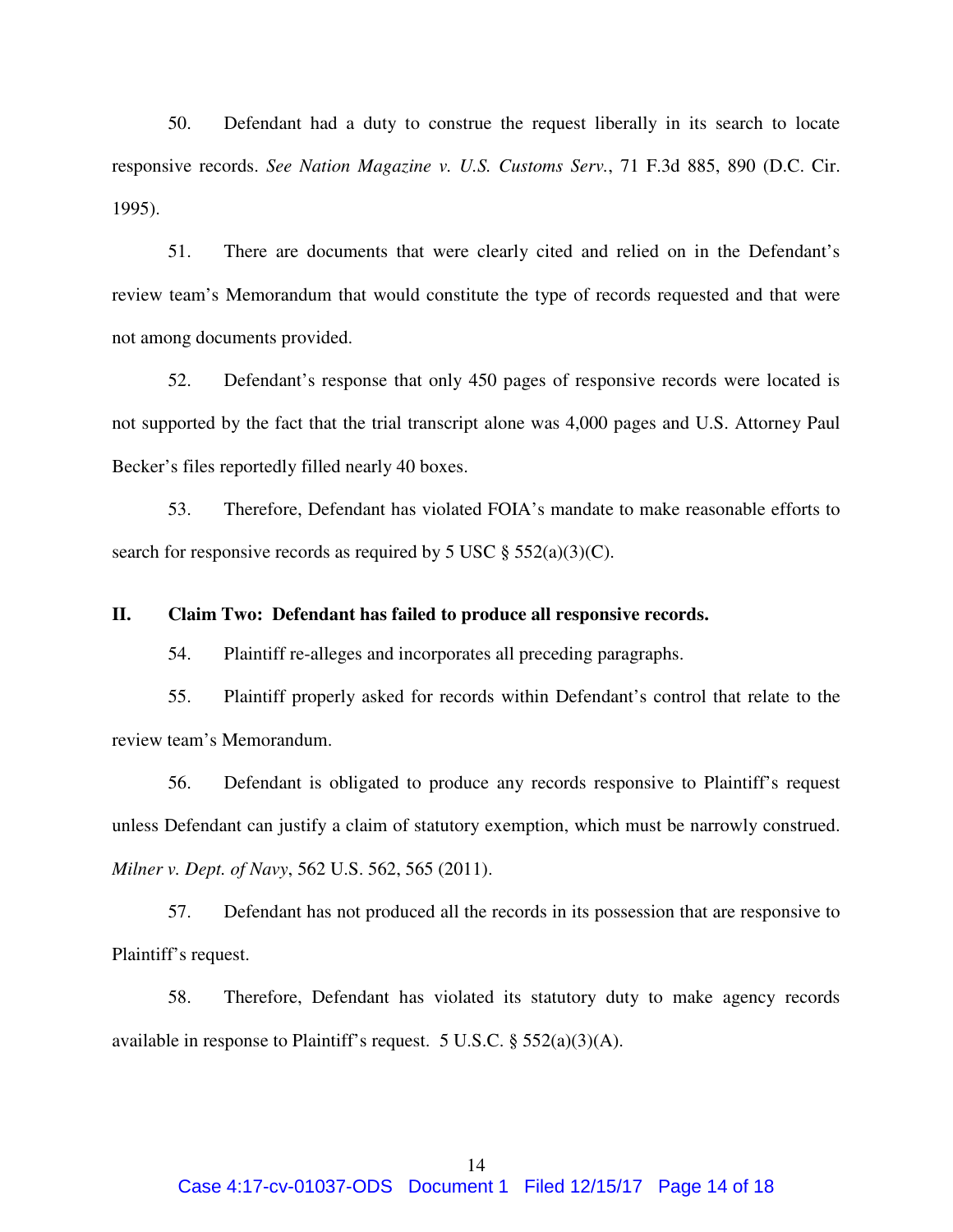**III. Claim Three: Defendant has failed to provide adequate justification for the exemptions it claims.** 

59. Plaintiff re-alleges and incorporates all preceding paragraphs.

60. In order to invoke an exemption to FOIA disclosure, Defendant must provide a specific, detailed explanation of why the exemption applies to the withheld materials. *Roth v. US Dept. of Justice*, 642 F.3d 1161, 1185 (D.C. Cir. 2011) (citing *Vaughn v. Rosen*, 484 F.2d 820, 826-28 (1973)).

61. Because FOIA claims inherently involve one-sided information, case law is clear that only by knowing the justification of the exemptions invoked can Plaintiff and the Court apply adversarial testing of the agency's claims and challenge any flaws in the agency's reasoning. *Id.*; *see also Campbell v. U.S. Dept. of Justice*, 164 F.3d 20, 30 (D.C. Cir. 1998).

62. When withholding records in their entirety, Defendant is obligated to demonstrate that the portions of the record that are exempt from disclosure are inextricably intertwined with non-exempt portions. *Ameren v. EPA*, 897 F.Supp.2d 802, 814 (E.D. Mo. 2012).

63. Defendant has offered no justification or explanation for the statutory exemptions relied on to withhold records in its possession that are responsive to Plaintiff's request.

64. For the 412 pages of records withheld in their entirety, Defendant's response simply states that one or more of the four exemptions cited above apply. In other words, no explicit application of any one of these exemptions is given and Plaintiff is left to guess which apply and on what basis.

65. For the 35 pages released in part, Defendant has supplied only a citation to the exemption it is relying on to justify the redactions, but without providing any explanation in support.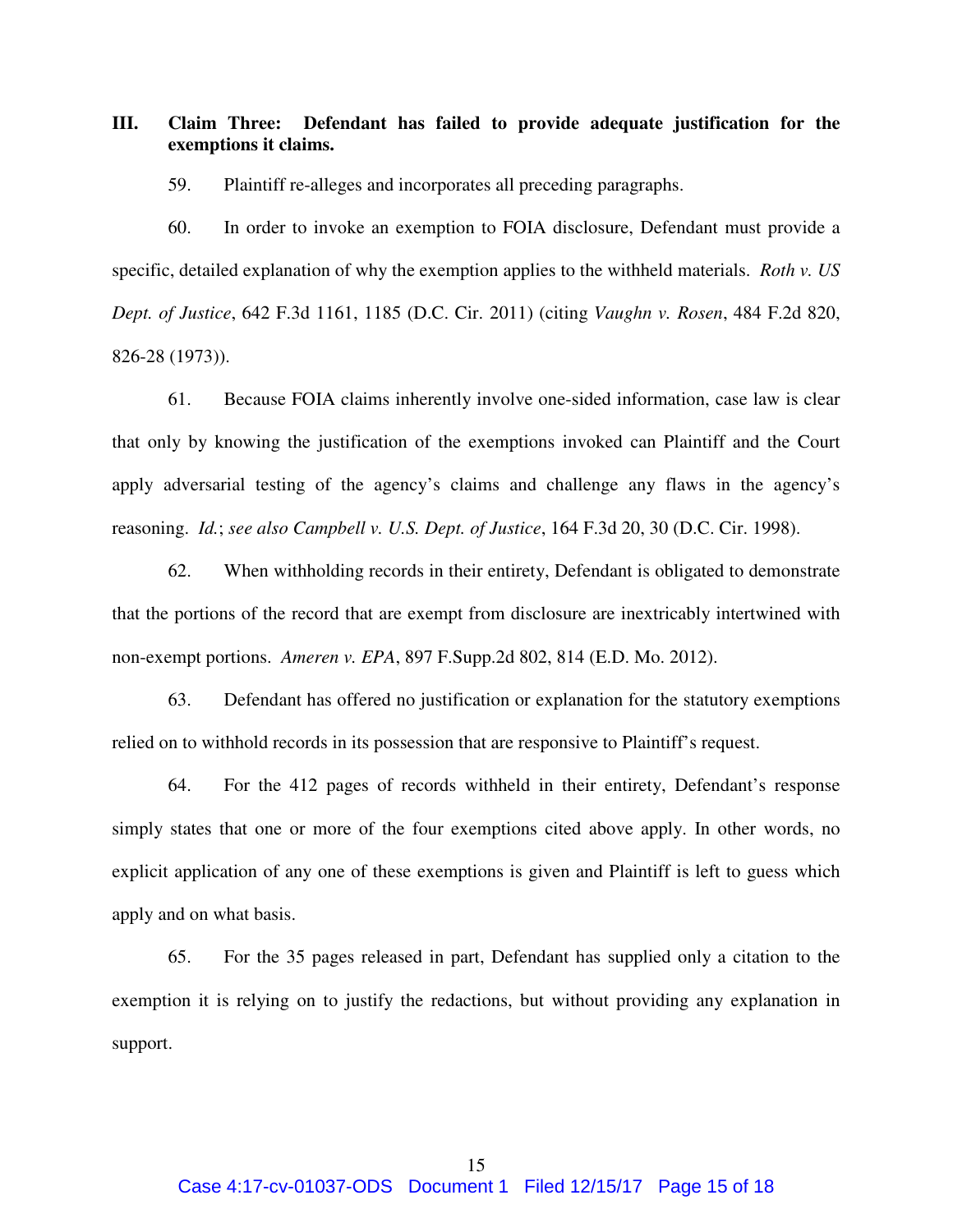66. Moreover, the government misconduct asserted by the *Star* establishes more than a bare suspicion of misconduct as evidenced by the existence of the Defendant's review. *Nat'l Archives & Records Admin. v. Favish*, 541 US 157, 174 (2004).

67. Only by comparing the names and statements of the witnesses interviewed by the Defendant's review team to the witnesses' own voluntary statements published in the *Star* will it be possible to satisfy public interest in whether the agencies of the federal government engaged in misconduct. Otherwise, the public is left to take the federal agency at its word, despite being the very agency accused of misconduct.

68. Therefore, Defendant has violated its statutory duty to justify its refusal to make all requested agency records available to Plaintiff. 5 U.S.C.  $\S$  552(a)(3)(A), 5 U.S.C.  $\S$  $552(a)(4)(B)$ .

# **IV. Claim Four: Even if support for the claimed exemptions exists, Defendant's withholdings and redactions are overly broad and fail to meet the requirements of segregability.**

69. Plaintiff re-alleges and incorporates all preceding paragraphs.

70. FOIA requires that "[a]ny reasonably segregable portion of a record shall be provided to any person requesting such a record after deletion of the portions which are exempt under this subsection." 5 U.S.C. § 552(b).

71. Defendant's effort to segregate non-exempt material is inadequate because there is a reasonable basis to conclude that at least some of the 412 pages of material withheld entirely contain non-exempt material that is not inextricably intertwined with exempt material. For example, the entire review was based on articles in the *Star* and these articles are presumably in the review team's files, but are in no way exempt. Any commentary by the review team about the articles, which may or may not be exempt, is easily segregable from the non-exempt article.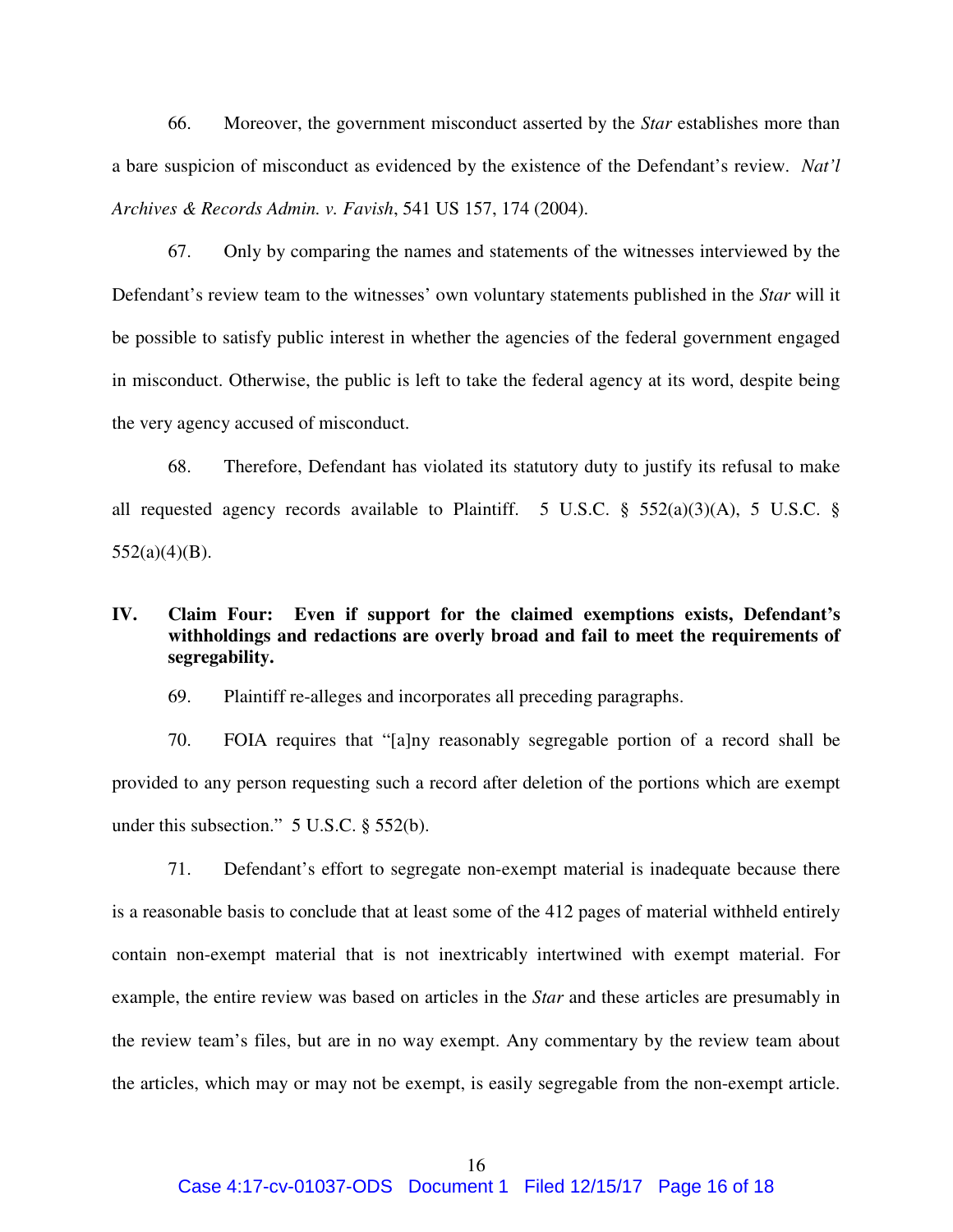The same is true for the trial transcripts cited throughout the unredacted portions of the Memorandum. Incredibly, it appears that some of the redactions in the report may include material taken directly from the trial transcript.

72. Therefore, Defendant has violated its statutory duty to make a reasonable effort to segregate non-exempt agency records and make them available in response to Plaintiff's request. 5 U.S.C. § 552(a)(3)(A); 5 U.S.C. § 552(b).

## **REQUESTED RELIEF**

WHEREFORE, Plaintiff prays that this Court:

A. order Defendant to disclose the entirety of the requested public records related to and including the July 8, 2011, Memorandum and any and all notes, recordings, and transcripts relating to the Defendant's review that produced that Memorandum;

B. order Defendant to provide support for the exemptions cited, including but not limited to the provision of an index of the materials withheld and unredacted records for this Court to inspect in camera;

C. award Plaintiff costs and reasonable attorney fees incurred in this action; and

D. grant such other relief as the Court may deem just and proper.

Dated: December 15, 2017